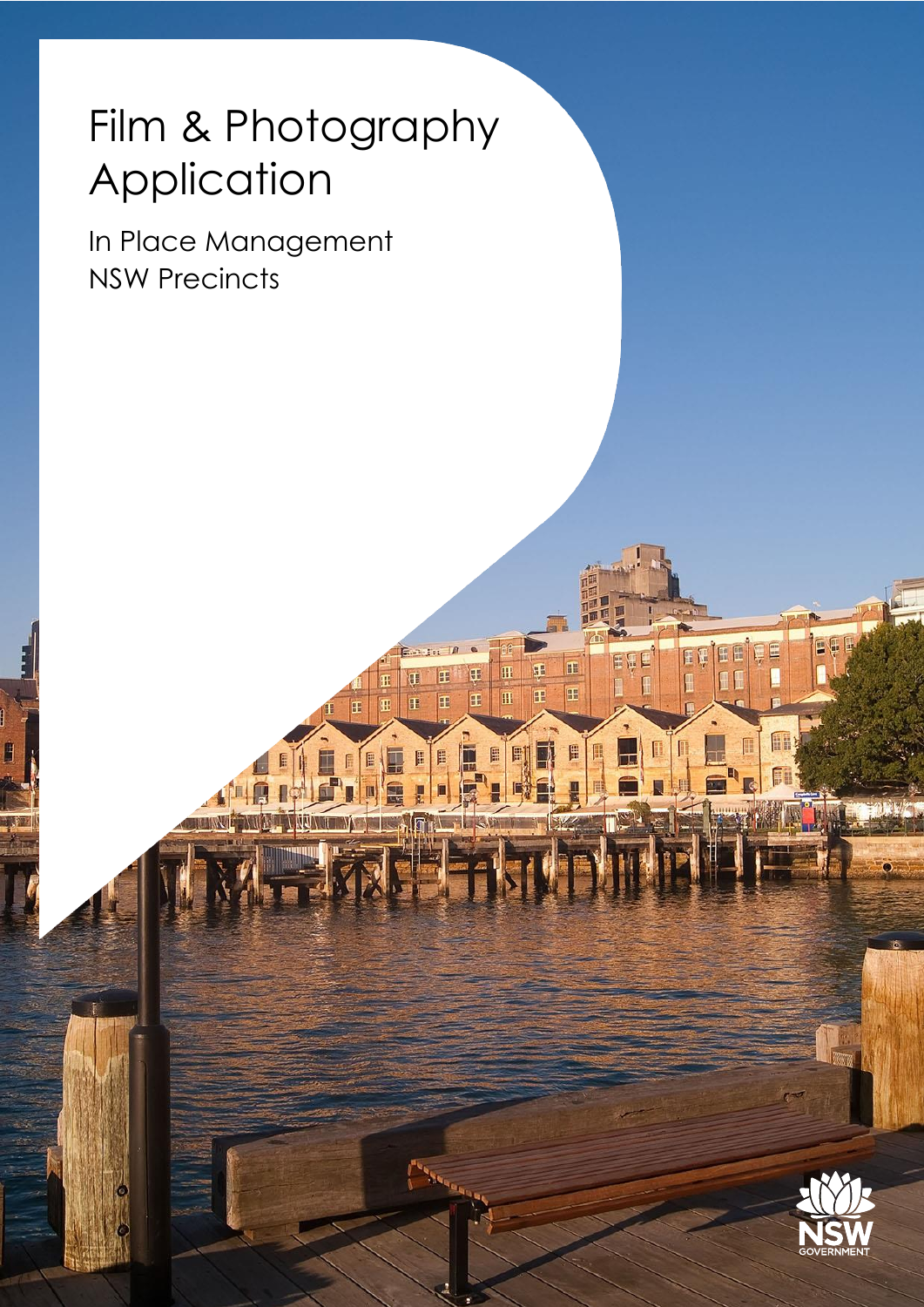# Film & Photography Application



### In Place Management NSW Precincts

Place Management NSW (PM NSW) is responsible for managing Sydney's most historically and culturally significant waterfront locations, including Sydney's heritage and cultural precincts at The Rocks and Darling Harbour. The Rocks and Darling Harbour are home to numerous popular attractions, boutique shopping, fine dining, art and culture.

#### **HOW TO APPLY**

- 1. This form is required to book or notify Filming and Photography activity within any Place Management NSW open space as per New S[outh Wales Film Friendly 2009 protocol.](http://www.screen.nsw.gov.au/page/film-friendly-nsw)
- 2. Please submit this application with at least **5 business days lead time**. Late fees of +50% of the applicable application fee apply to any application processed outside of this minimum lead time. Late applications, or large productions that require more lead time, may not be accepted.
- 3. Application fee is due and payable on submission of application and is non-refundable.
- 4. Your activity will be assessed based on the information you provide in this form.
- 5. Please read all parts of this form prior to completing.
- 6. Your booking or notification is not confirmed until your payment is processed (if applicable) and you have received a written confirmation from Place Management NSW.
- 7. This application does not include the use of drones and other unmanned aerial vehicles (UAV); these permits are made via the via the Precinct Facilities Management office (CBRE) 1300 275 223 or email eventspmnsw[@cbre.com.au](mailto:events@cbre.com.au)
- 8. Please complete this form and lodge your completed application via email to ven[uehire@property.nsw.gov.au](mailto:venuehire@property.nsw.gov.au)

| PROPOSED LOCATION AND DATES/TIMES |                             |                              |                          |                           |
|-----------------------------------|-----------------------------|------------------------------|--------------------------|---------------------------|
| Proposed Date(s):                 |                             |                              |                          |                           |
|                                   | Bump In Time: [00.00 AM/PM] | Bump Out Time: [00.00 AM/PM] |                          |                           |
|                                   | Shoot Start: [00.00 AM/PM]  |                              | Shoot end: [00.00 AM/PM] | Offsite by: [00.00 AM/PM] |
| Location(s) requested:            |                             |                              |                          |                           |

#### APPLYING ORGANISATION DETAILS

| Name of production company/organisation:       |                            | ABN/ACN: |
|------------------------------------------------|----------------------------|----------|
| Organisation Address: (must be street address) |                            |          |
| Company Phone:                                 | Accounts receivable email: |          |

|                            | PRODUCTION CONTACT DETAILS |  |  |  |
|----------------------------|----------------------------|--|--|--|
| <b>Onsite Contact:</b>     |                            |  |  |  |
| Name:                      | Position:                  |  |  |  |
| Mobile:                    | Email:                     |  |  |  |
| <b>Production Contact:</b> |                            |  |  |  |
| Name:                      | Position:                  |  |  |  |
| Mobile:                    | Email:                     |  |  |  |

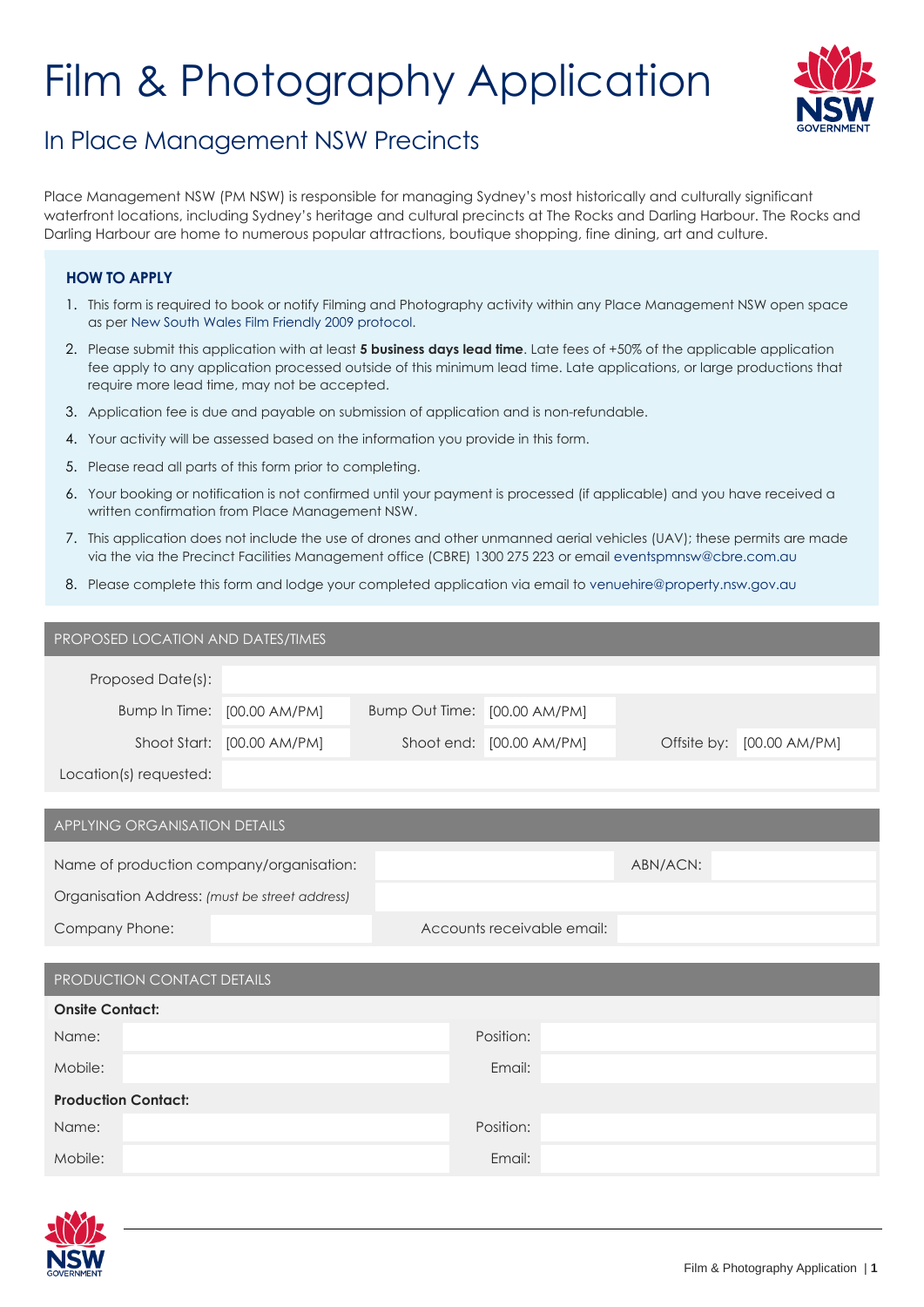| <b>PRODUCTION DETAILS</b>                                                                                                                                                                                          |                |                              |                         |               |                     |                                                  |                        |
|--------------------------------------------------------------------------------------------------------------------------------------------------------------------------------------------------------------------|----------------|------------------------------|-------------------------|---------------|---------------------|--------------------------------------------------|------------------------|
| Name of Production:                                                                                                                                                                                                |                |                              |                         |               |                     |                                                  |                        |
| Description of scene being filmed:                                                                                                                                                                                 |                |                              |                         |               |                     |                                                  |                        |
| Type of Production:                                                                                                                                                                                                | Please choose  |                              |                         |               |                     | If Other: If Other, please give details.         |                        |
| <b>LOGISTICS DETAILS</b>                                                                                                                                                                                           |                |                              |                         |               |                     |                                                  |                        |
| No. of onsite crew:                                                                                                                                                                                                | No. of talent: |                              |                         |               |                     |                                                  |                        |
| Full details of equipment and description of activities/action/unit base facilities (for larger shoots please attach separate<br>documents e.g. site map, unit base map, TMP etc.):                                |                |                              |                         |               |                     |                                                  |                        |
| <b>Parking requirements</b>                                                                                                                                                                                        |                |                              |                         |               |                     |                                                  |                        |
| Note: This section relates to production vehicles only. Cast/Crew parking must be arranged off site as parking is limited in public domain<br>locations. Private parking is not permitted at any time.             |                |                              |                         |               |                     |                                                  |                        |
| If you are applying for a unit base:                                                                                                                                                                               |                |                              |                         |               |                     |                                                  |                        |
| No. of unit vehicles:<br>No. of essential vehicles requiring access on the site:                                                                                                                                   |                |                              |                         |               |                     |                                                  |                        |
| • Please include a list of all production vehicles by type, size and registration<br>. Please include a parking plan (including catering and unit base), specifying the proposed location in the public<br>domain. |                |                              |                         |               |                     |                                                  |                        |
| Please tick any of the following that are required for this activity:<br>temporary traffic control                                                                                                                 |                |                              |                         |               |                     |                                                  |                        |
| cherry pickers/lighting towers                                                                                                                                                                                     |                | car chases/driving sequences |                         |               |                     | temporary structures/scaffolding                 |                        |
| road closures<br>$\Box$                                                                                                                                                                                            | camera crane   |                              | smoke effects<br>$\Box$ |               |                     | children                                         | $\Box$ street dressing |
| $\Box$ reconstruction of crime/emergency                                                                                                                                                                           |                |                              |                         |               |                     | $\Box$ cast dressed as police/emergency services |                        |
| pedestrian/crowd control                                                                                                                                                                                           |                | firearms/gunfire             |                         |               | camera/dolly tracks |                                                  |                        |
| SFX/fire/explosives                                                                                                                                                                                                | low loaders    |                              | generator               | $\Box$ stunts |                     |                                                  | playback               |
| Other<br>$\Box$                                                                                                                                                                                                    |                |                              |                         |               |                     |                                                  |                        |
| (Please note any special approvals such as working with children or animals must also be attached to your application)                                                                                             |                |                              |                         |               |                     |                                                  |                        |

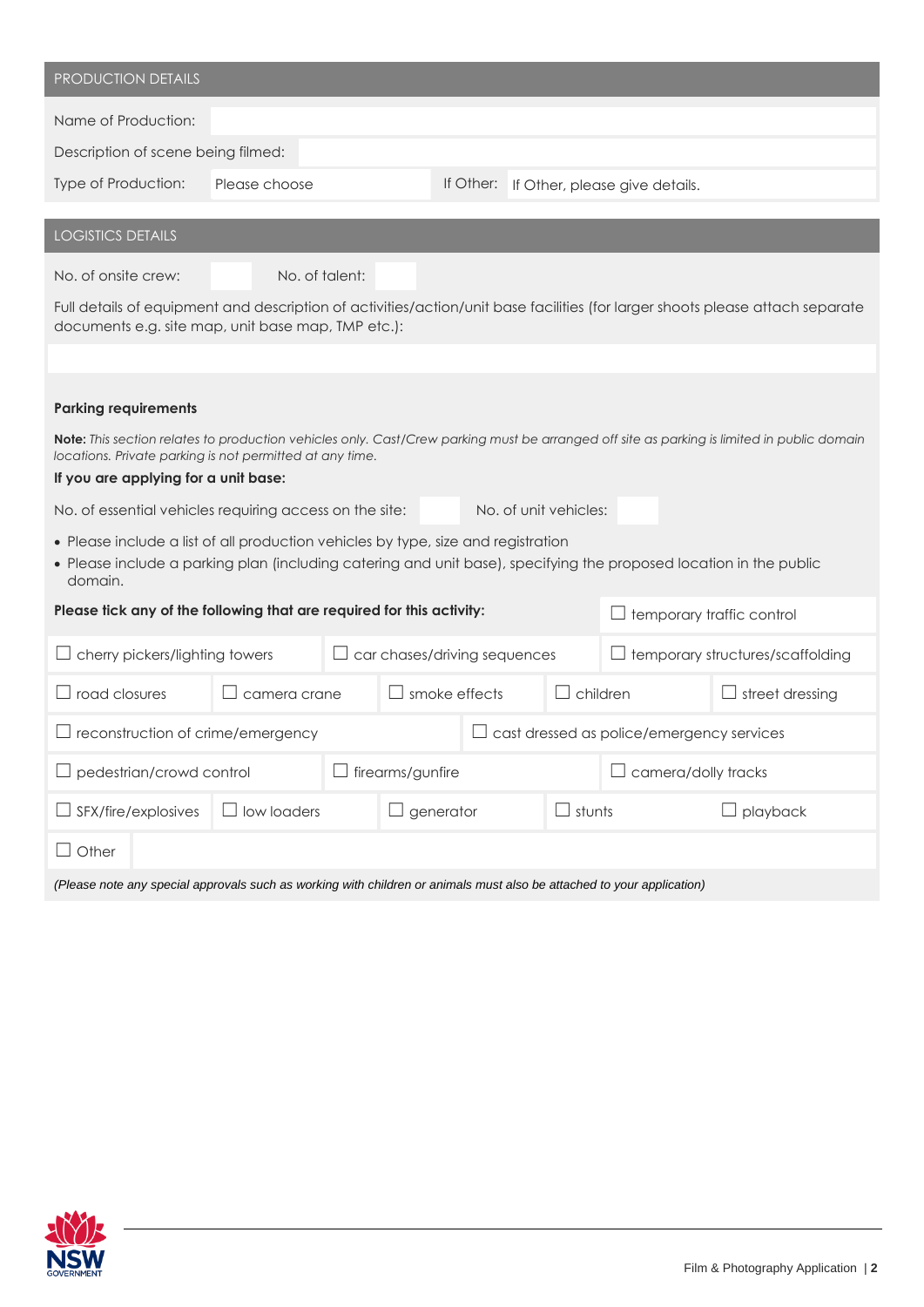|                                                                                                                                              | <b>LOGISTICS DETAILS</b>    |                                        |  |                                              |  |  |
|----------------------------------------------------------------------------------------------------------------------------------------------|-----------------------------|----------------------------------------|--|----------------------------------------------|--|--|
|                                                                                                                                              | <b>Essential documents:</b> |                                        |  |                                              |  |  |
| Public Liability Insurance (Certificate of Currency - AUD\$20 million<br>minimum coverage noting 'Place Management NSW' as interested party) |                             |                                        |  | Site map                                     |  |  |
| Please supply where relevant:                                                                                                                |                             |                                        |  |                                              |  |  |
| Authorised Safety Report<br>$\overline{\phantom{a}}$                                                                                         |                             | Working with Animals Certificate       |  | $\Box$ Traffic/Pedestrian Management Plan    |  |  |
| Parking plan/unit base map                                                                                                                   |                             | $\Box$ Environmental Management Plan   |  | Working with Children Check (WWCC)<br>$\Box$ |  |  |
| <b>Tenant Notification Letter</b>                                                                                                            |                             | <b>Worker's Compensation Insurance</b> |  |                                              |  |  |

#### LICENCE AGREEMENT

The Applicant's responsibilities and obligations are recognised under The Local Government Filming Protocol 2009 (Protocol) and Code of Conduct for location filming in NSW (Code of Conduct).

Place Management NSW (PM NSW) supports the Protocol and Code of Conduct and will issue a Licence Agreement (Licence) for associated filming activities once all requirements of the Protocol and Code of Conduct are met.

The Licence may stipulate additional conditions and it is the responsibility of the Licensee to ensure all cast and crew are thoroughly briefed on all conditions and requirements of the Licence and appropriately manage all elements of the shoot to ensure there is no breech of the Licence or undue impact on the amenity of the public domain and surrounding tenants/residents

#### FEES AND CHARGES

|                           | <b>ULTRA LOW</b>                                            | <b>LOW</b>                                               | <b>MEDIUM</b>                                                                 | <b>HIGH</b>                 |
|---------------------------|-------------------------------------------------------------|----------------------------------------------------------|-------------------------------------------------------------------------------|-----------------------------|
|                           | $< 10$ crew                                                 | $11 - 25$ crew                                           | $26 - 50$ crew                                                                | $> 50$ crew                 |
|                           | 0 trucks/vans                                               | $<$ 4 trucks/vans                                        | $4 - 10$ trucks/vans                                                          | $>$ 10 trucks/vans          |
|                           | No impact on<br>public or tenants                           | No construction                                          | Some construction                                                             | Significant<br>construction |
|                           | Handheld or tripod<br>camera with sound<br>recorder         | Minimal equipment<br>(e.g. lighting /<br>playback, etc.) | Equipment used<br>(e.g. dolly, jibs,<br>trucks, medium sized<br>cranes, etc.) | Extensive<br>equipment      |
|                           | All vehicles legally<br>parked in existing<br>parking areas | Small or no unit base<br>required                        | Unit base required                                                            | Large unit base<br>required |
|                           |                                                             | Usually 1-2<br>locations                                 | No more than 4<br>locations                                                   | > 4 locations               |
| <b>Application Fee:</b>   | \$0                                                         | \$220                                                    | \$440                                                                         | \$660                       |
| <b>Bond (GST exempt):</b> | \$0                                                         | \$0                                                      | \$1,000                                                                       | \$5,000                     |
| Licence issued:           | <b>No</b>                                                   | Yes                                                      | Yes                                                                           | Yes                         |

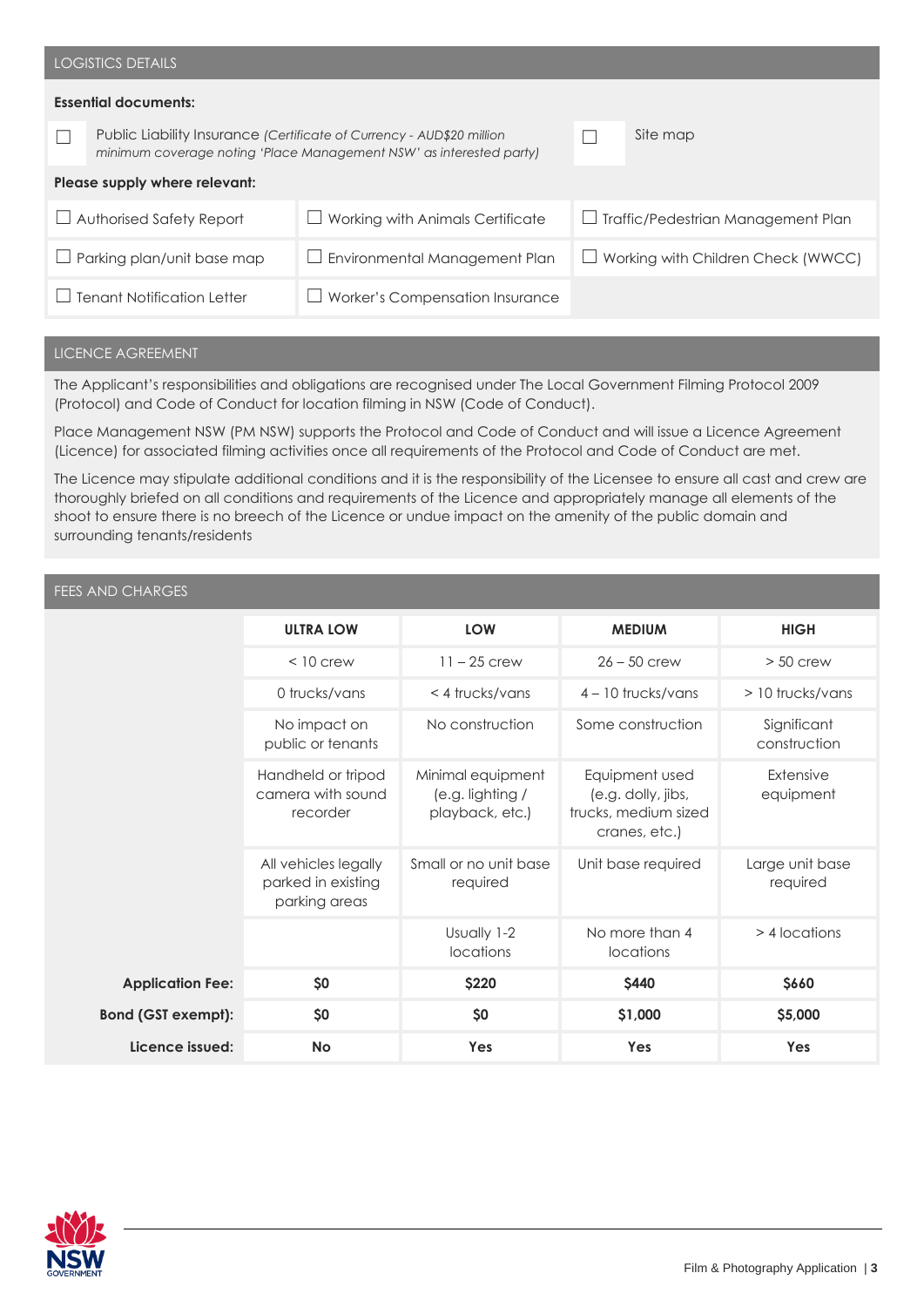#### **Service Charges (inc GST)**

| Site coordinator: \$72 / hour (min 4 hour call) * |
|---------------------------------------------------|
| Security: \$72 / hour (min 4 hour call)           |
| Cleaning: \$72 / hour (min 4 hour call)           |

\* 10% loading for call times commencing after 4am and prior to 6am; 15% loading for call times commencing after 10pm and prior to 4am; Public holidays charged at double time and a half.

Upon request, other services such as site alteration, equipment provision, maintenance, etc. will be charged as per approved quotes.

#### **CANCELLATION**

The Applicant/Licensee may cancel the application or License by notice in writing to PM NSW at any stage prior to the date of commencement. If the cancellation is received more than 24 hours prior to the date of commencement, the following provision will apply:

- Notice received by PM NSW at least 3 business days (more than 72 hrs) prior to the date of commencement –100% of the bond and service charges paid to PM NSW will be refunded in full. The Application Fee will be withheld in full.
- Notice received by PM NSW less than 3 business days (less than 72 hrs) prior to the date of commencement –100% of the bond paid to PM NSW will be refunded in full. The Application Fee and Service Charges will be withheld in full.

The Applicant/Licensee acknowledges that the location is in the public domain and that PM NSW may be unable to provide the Licensee with use and occupation of the location due to circumstances beyond its reasonable control, including but not limited to, an emergency or unforeseen urgent requirement.

Where PM NSW is unable to provide use and occupation of the location due to unforeseen circumstances the Applicant/Licensee's sole remedy will be a refund of the fees, bonds and service charges paid to PM NSW.

**Disclaimer:** *Place Management NSW takes no responsibility for any third-party commitment entered into by the applicant*

#### LODGING THE APPLICATION

Please lodge your application form and supporting documents; **By email:** [venuehire@property.nsw.gov.au](mailto:venuehire@property.nsw.gov.au) **Venue enquiries:** (02) 9240 8872

 $\Box$  I have read and understood the conditions within this application form and agree to abide by these conditions.

*(Signature of Applicant)*

Name of Applicant:

**ON BEHALF OF**

*(Name of Organisation)*

Date of Application: